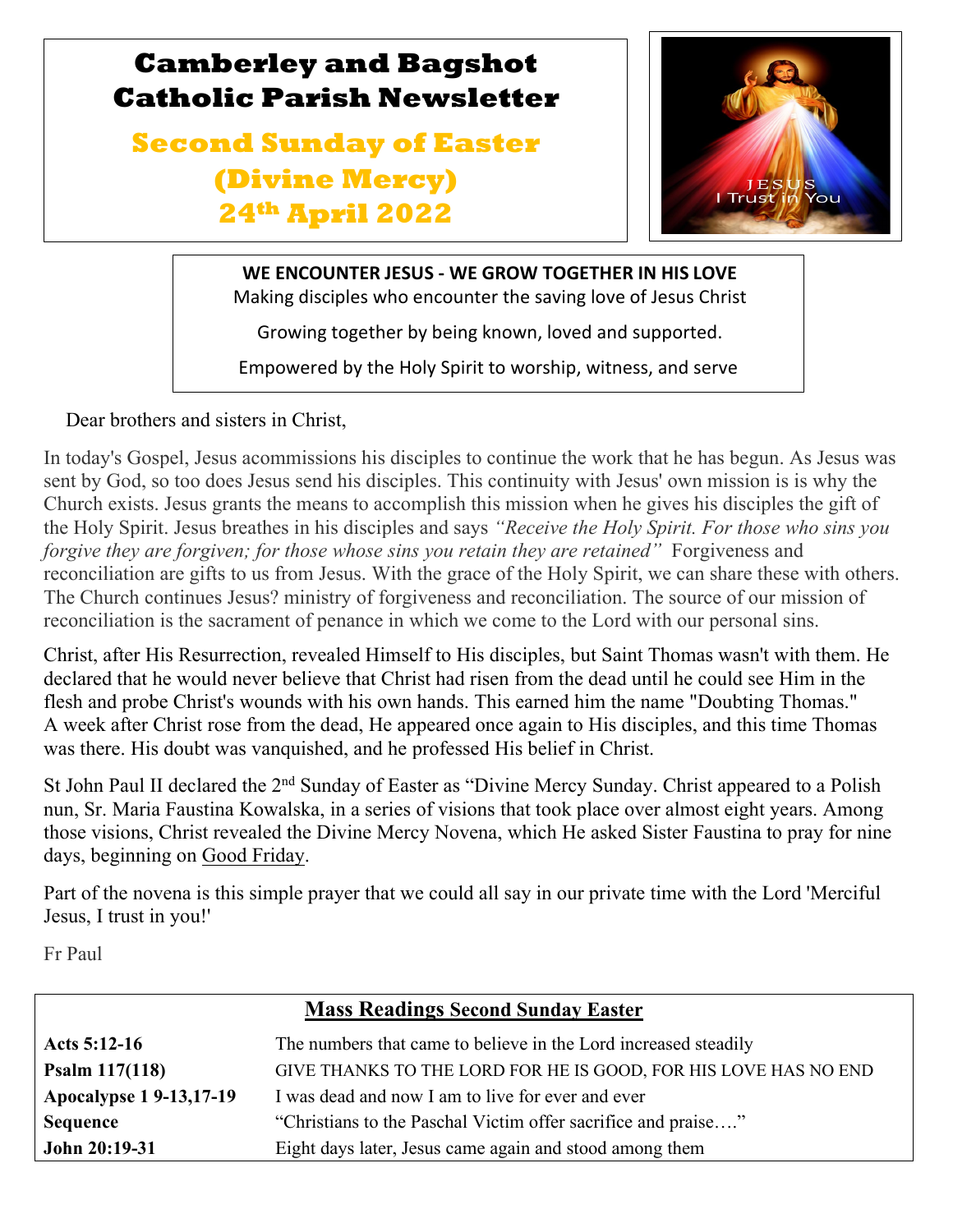## **Parish Timetable**

Holy Mass is broadcast live on the *[Camberley & Bagshot Catholic Parish Facebook Page](https://www.facebook.com/Camberley-Bagshot-Catholic-Parish-102099478101801/)*

| <b>Easter Saturday</b>              | 9.00am             | Adoration, Rosary & Confessions St Tarcisius Church                     |  |
|-------------------------------------|--------------------|-------------------------------------------------------------------------|--|
| 23rd April                          | 10.00am            | Holy Mass St Tarcisius Church<br>Madeline Olivade Intentions            |  |
|                                     |                    |                                                                         |  |
| <b>Second Sunday of</b>             | 5.00pm             | Confessions SS Peter & John Church                                      |  |
| <b>Easter</b>                       | 5.30pm             | Vigil Mass SsPeter & John Church                                        |  |
| Sunday 17th April                   | 9.15am             | Sunday Mass St Tarcisius Church<br>Tani Shreeve Intentions              |  |
| 2 <sup>nd</sup> (Divine Mercy)      | 11.15am            | Sunday Mass Christ the King Church                                      |  |
| <b>Sunday of Easter</b>             |                    |                                                                         |  |
|                                     | 3.00pm             | Divine Mercy Devotions Ss Peter & John Church                           |  |
|                                     | 5.00pm             | <b>First Holy Communion Families Mass</b><br><b>St Tarcisius Church</b> |  |
| <b>Monday 25th April</b>            | 9.15am             | Morning Prayer Christ the King Church                                   |  |
| <b>St Mark Evangelist</b>           | 9.30am             | <b>Holy Mass</b><br>Christ the King Church                              |  |
|                                     | 6.00 <sub>pm</sub> | Live streamed Rosary                                                    |  |
|                                     | 9.15am             | Morning Prayer St Tarcisius Church                                      |  |
| Tuesday 26 <sup>th</sup> April      |                    | St Tarcisius Church Rosaleen O'Neil Intentions                          |  |
| St George,                          | 9.30am             | <b>Holy Mass</b>                                                        |  |
| Patron of England<br>Wed 27th April | 9.15am             |                                                                         |  |
|                                     | 9.30am             | Morning Prayer St Tarcisius Church                                      |  |
|                                     | $10$ am- $12$ noon | <b>St Tarcisius Church</b><br><b>Holy Mass</b>                          |  |
|                                     |                    | Adoration of the Blessed Sacrament                                      |  |
| Thursday 28th April                 |                    | <b>No Mass</b>                                                          |  |
| Friday 29th April                   | 9.15am             | Morning Prayer Ss Peter & John Church                                   |  |
| St Catherine of Siena               | 9.30am             | Ss Peter & John Church Fr Dominic Rolls RIP<br><b>Holy Mass</b>         |  |
| Saturday 30 <sup>th</sup> April     | 9.00am             | Adoration, Rosary & Confessions St Tarcisius Church                     |  |
|                                     | 10.00am            | Holy Mass St Tarcisius Church                                           |  |
| <b>Third Sunday of</b>              | 5.00pm             | Confessions SS Peter & John Church                                      |  |
| <b>Easter</b>                       |                    | Vigil Mass SsPeter & John Church                                        |  |
|                                     | 5.30pm             |                                                                         |  |
| Sunday 1 <sup>st</sup> May          | 9.15am             | Sunday Mass St Tarcisius Church<br>Sandra Winton Clark RIP              |  |
| <b>Third Sunday</b>                 | 11.15am            | Sunday Mass Christ the King Church                                      |  |
| of Easter                           |                    |                                                                         |  |

'**My ChurchSuite'** is a database system by which parishioners are able to manage their own personal details and sign up for events. Please register at<https://cbparish.co.uk/cs-parishdatabase>



**Youth Alpha on Zoom first Friday of the months at 7.30pm** (young people in school years 7&8) The next meetings are  $6<sup>th</sup>$  May,  $3<sup>rd</sup>$  June and  $1<sup>st</sup>$  July. Contact Fr Paul or Sandie for the Zoom link

**Trinity Troopers Youth Club –** (Children in school years 4-7) Friday 13th May 7.30pm – 8.45pm at St Tarcisius HallThursday 2nd June 7.00pm Bowling night Friday 8<sup>th</sup> July 7.30pm – 8.45pm at St Tarcisius Hall contact Fr Paul paul.turner@abdiocese.org.uk

## **Diocesan Pilgrimage to Lourdes 29 July - 4 August 2022**

The pilgraimge requires stille requires helpers for the pilgrims who will require assistance. Subsidies are available for helpers to go towards them meeting the costs of the pilgrimage. The Pilgrimage Office is happy to answer any questions anyone has prior to applying 01403 740110, office@ablourdes.org Helpers Apply now [lourdes.abdiocese.org.uk](https://eur02.safelinks.protection.outlook.com/?url=https%3A%2F%2Fwww.abdiocese.org.uk%2Flourdes%2Fhome&data=05%7C01%7Cpaul.turner%40abdiocese.org.uk%7C50ba290405464d79a90208da22174e11%7C2bf5dbc217ef4efca1c9ab2dc4edefd0%7C0%7C0%7C637859780772621089%7CUnknown%7CTWFpbGZsb3d8eyJWIjoiMC4wLjAwMDAiLCJQIjoiV2luMzIiLCJBTiI6Ik1haWwiLCJXVCI6Mn0%3D%7C1000%7C%7C%7C&sdata=mhm4lDHZcpDrji2dqUDLZLV7buLSLRkmITn1Ehf%2BQBI%3D&reserved=0)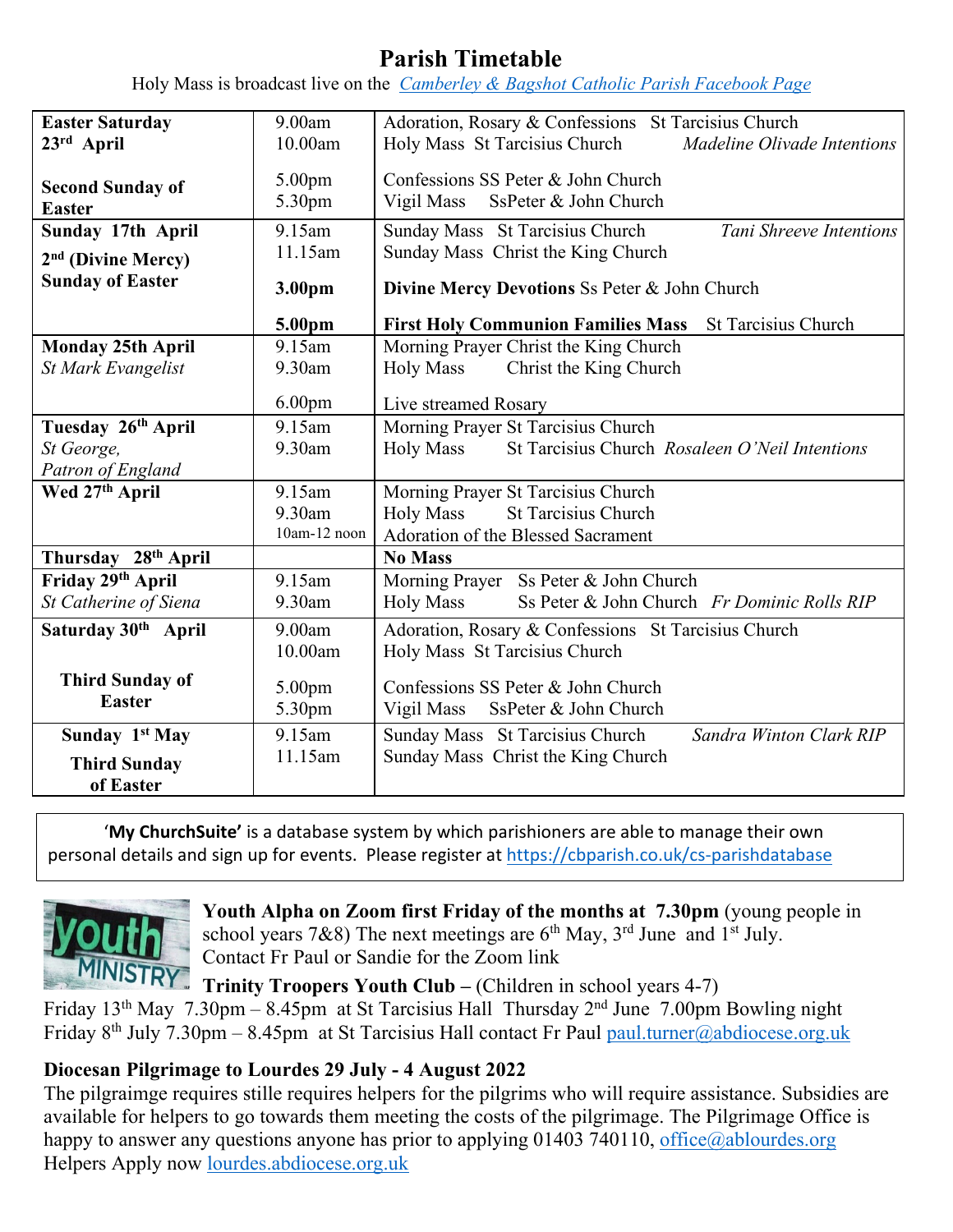The **Requiem Mass** for **Kitty Smith RIP** will be on Thursday 18th May at Christ the King Church

**Pact, the Prison Advice and Care Trust**, is bringing the **JustPeople workshop** to Woking. Free to attend, the workshop offers an opportunity for prayer and reflection upon Scripture, Church Teaching and Catholic Social Teaching through the lens of people affected by imprisonment.Saturday 7th May, 10am – 4pm St. Dunstan's Catholic Church, Woking, GU22 7DT To find out more about this event or Pact's online workshops, call Marie on 07581 194907 or email [arie.norbury@prisonadvice.org.uk](mailto:arie.norbury@prisonadvice.org.uk)



**Alpha** is those who are seeking or growing in faith. We also invite existing members of the parish to participate so as to be better able to invite future "Guests". It will run on zoom **from Tuesday 10th May** til 3rd July 8pm –

9.30pm including a "face to face" Saturday event of the  $2<sup>nd</sup>$  July.

To sign up for Alpha contact the Parish office or go to <https://www.cbparish.co.uk/parish-calendar>



**The Diocesan course Invited II 'Growing in Faith'** 

The week two film "Transformed" will be available online from 25th April www.abdiocese.org.uk/invited

## **Financial Giving to the Parish**

- Monthly Standing Orders can be set up using online banking or by writing to your bank **Bank: HSBC Account name: RCD A&B Camberley and Bagshot Parish Account number: 31077368 Sort code: 40 05 20**
- Cheques, made payable to **'The Camberley and Bagshot Catholic Parish'**, please write "Parish Offering" on the back of the cheque and send to the Parish Office.
- If you are a taxpayer you can contribute to the Parish via the **Gift Aid scheme.** If you would like find out more about the Gift Aid Scheme, or you need numbered envelopes, please phone Roger Woodham on 01276 29037.

## **Collections**

**23rd/24th April** Roger Woodham, the parish gift aid orgniser, will be speaking at all mass this weekemd about contributing to the parish, via the **Gift Aid scheme** and **standing orders. 7th/8th May –** The education of future priests

#### **Baptisms**

Ivy Kerr Sunday 22<sup>nd</sup> May 1.30pm at St Tarcisius Church Kiara Polawska Sunday  $12<sup>th</sup>$  June 2.30pm at Christ the King

The **St Vincent de Paul charity** have a **holiday caravan** in Bognor Regis for deserving families, who would otherwise not have a break and at no cost to them, especially during the school holidays. They also rent out at £300 per week to any parishioners, at other times, to help cover the cost of upkeep and site fees. The contact number for any enquiries is C&F SVP mobile 07942 313636 or email [svpcamberleyandfrimley@outlook.co.uk](mailto:svpcamberleyandfrimley@outlook.co.uk)

The next **Baptism preparation for parents** is on Sundays 29th May & 5th June, and Saturdays 11<sup>th</sup> June &18<sup>th</sup> June 10.45am at St Peter and John Church Hall. Parents who wish to have their child(ren) baptised should contact the parish office to enrol on the course.

**Are you 18-30? CAFOD offers a gap year programme called Step into the Gap.** A 10-month programme, you will be based in a youth retreat centre or secondary school chaplaincy team gaining new skills, developing as a leader and gaining work experience. Find out more and [apply](https://eur02.safelinks.protection.outlook.com/?url=https%3A%2F%2Fabdiocese.us9.list-manage.com%2Ftrack%2Fclick%3Fu%3D6ad3715cf61665df736c264a6%26id%3D58d1b10944%26e%3D1f942c9333&data=04%7C01%7Cpaul.turner%40abdiocese.org.uk%7C8cd47d1f94194aea239708da1333c44b%7C2bf5dbc217ef4efca1c9ab2dc4edefd0%7C0%7C0%7C637843410310945366%7CUnknown%7CTWFpbGZsb3d8eyJWIjoiMC4wLjAwMDAiLCJQIjoiV2luMzIiLCJBTiI6Ik1haWwiLCJXVCI6Mn0%3D%7C3000&sdata=S629u%2B64MRryOCRaA8Ep2Md4%2FfRVZ5%2BPswAmdKqYTX4%3D&reserved=0) here.